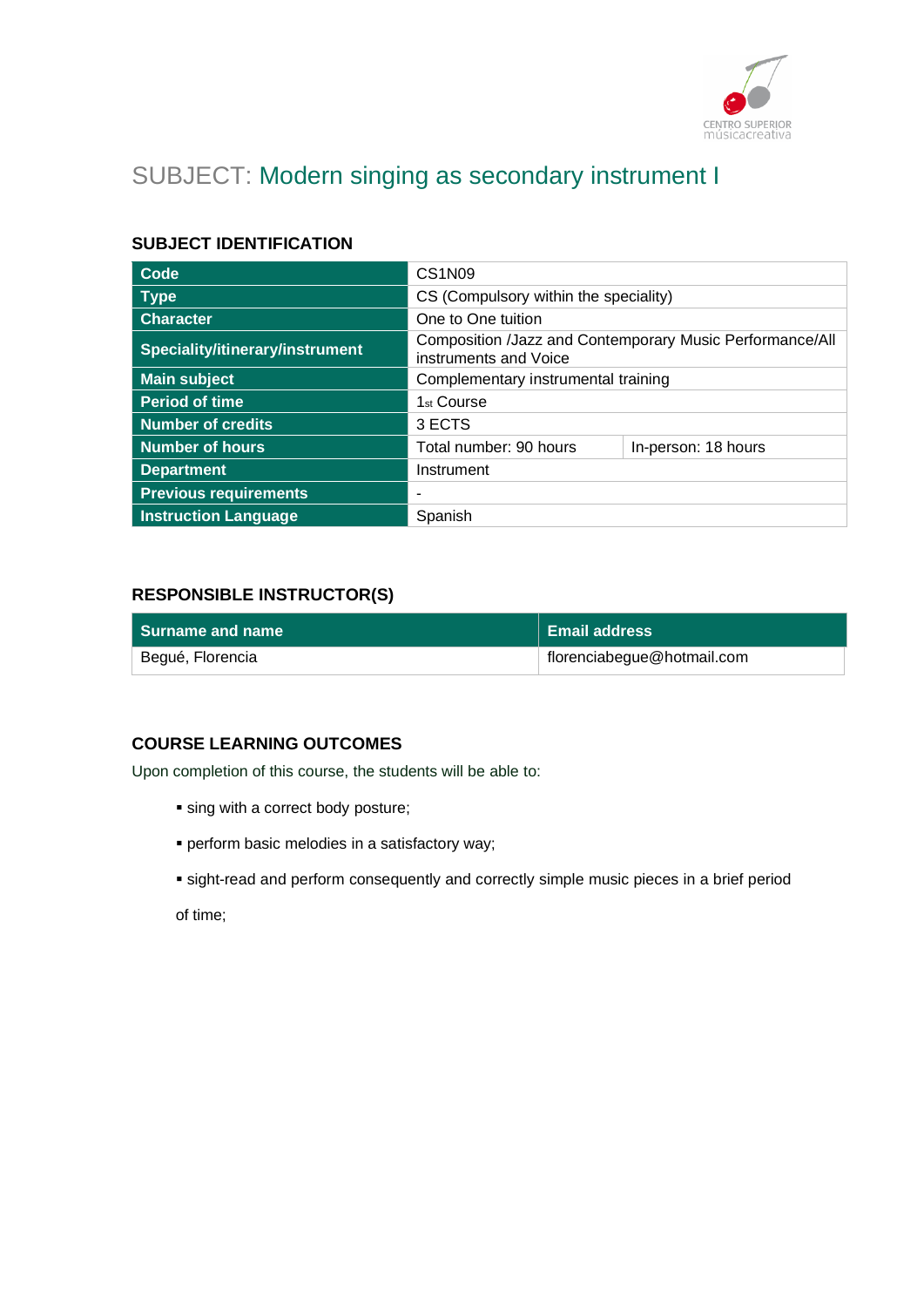

## **COURSE CONTENT**

| <b>Thematic block</b>     | Theme/Repertoire                                                                                               |  |
|---------------------------|----------------------------------------------------------------------------------------------------------------|--|
|                           | Theme 1. Vocal technique and reading basic resources for singers                                               |  |
| I. "Technique and styles" | Theme 2. "Styles" Specific resources from different styles comparison with<br>examples of relevant performers. |  |
| II. "Interpretation and   | Theme 3. "Interpretation" Sing simple music pieces from relevant authors.                                      |  |
| improvisation"            | Theme 4. Vocal improvisation basic resources.                                                                  |  |

### **STUDENT´S STUDY HOURS PLANNING**

| <b>Activity type</b>                                           | <b>Total hours</b>   |
|----------------------------------------------------------------|----------------------|
| <b>Theoretic activities</b>                                    | 3 hours              |
| <b>Practice activities</b>                                     | 13 hours             |
| Other mandatory training activities (seminars, workshops etc.) | 1 hours              |
| <b>Test taking</b>                                             | 1 hours              |
| <b>Student self-study hours</b>                                | 62 hours             |
| <b>Practice preparation</b>                                    | 10 hours             |
| <b>Total studying hours</b>                                    | $18 + 72 = 90$ hours |

### **METHODOLOGY**

| <b>Theoretical activities</b>                                                | Theoretical/conceptual explanations and analysis of different<br>examples coming from all the most relevant music styles.                                                                       |
|------------------------------------------------------------------------------|-------------------------------------------------------------------------------------------------------------------------------------------------------------------------------------------------|
| <b>Practical activities</b>                                                  | Practical application of what has been studied in class through<br>transcriptions, collective group intonation, performance with<br>instrument, sight-reading, rhythms and melodies composition |
| <b>Other training mandatory</b><br>activities (workshops,<br>seminars, etc.) | Thematic sessions with visiting professors                                                                                                                                                      |

### **ASSESSMENT TOOLS**

| Theoretical activities      | Participation: The students must actively participate in class, proving<br>interest and/or understanding of the content covered.<br>Continuous evaluation: The students must fulfil the requested<br>assignments during the whole academic course, proving research<br>ability and practice synthesis skills concerning theoretical concepts in<br>performance. |
|-----------------------------|-----------------------------------------------------------------------------------------------------------------------------------------------------------------------------------------------------------------------------------------------------------------------------------------------------------------------------------------------------------------|
| <b>Practical activities</b> | Participation: The students must actively participate in class, proving<br>interest and/or understanding of the content covered.                                                                                                                                                                                                                                |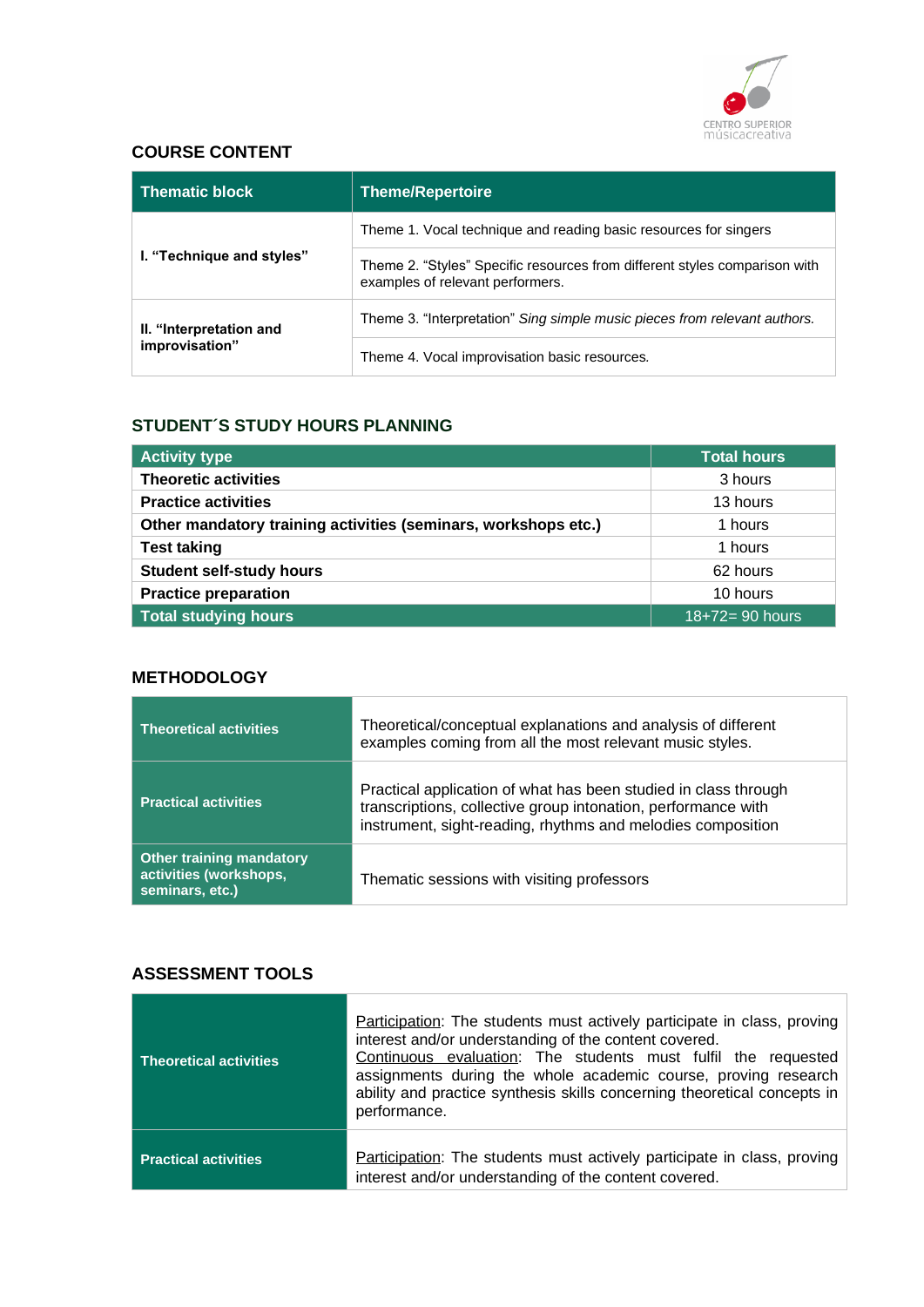

|                                                                                 | Continuous evaluation: The students must fulfil the requested practical<br>assignments during the whole academic course based on to team-work<br>dynamics and also prove writing and oral skills, beside performing<br>skills.<br>Performance exams: The students must take at least two exams during<br>the academic course in order to show the practical skills acquired and<br>the practical assimilation of the course contents, following the tests<br>instructions. |
|---------------------------------------------------------------------------------|----------------------------------------------------------------------------------------------------------------------------------------------------------------------------------------------------------------------------------------------------------------------------------------------------------------------------------------------------------------------------------------------------------------------------------------------------------------------------|
| <b>Other educational mandatory</b><br>activities (workshops,<br>seminars, etc.) | The students must actively participate in the different<br>Participation:<br>relevant events as considered by the instructor or by the degree<br>coordinators.                                                                                                                                                                                                                                                                                                             |

### **ASSESSMENT CRITERIA**

| <b>Theoretical activities</b>                                                | To prove the knowledge acquired during the course through<br>assessment activities and through the implementation of this<br>knowledge in the practical performance.                                                                              |  |
|------------------------------------------------------------------------------|---------------------------------------------------------------------------------------------------------------------------------------------------------------------------------------------------------------------------------------------------|--|
| <b>Practical activities</b>                                                  | To prove technical and performing skills through performing tests and<br>through technical, sight-reading and improvisation exercises that will<br>enable the identification of problematics and the improvement and<br>development of new tools. |  |
| <b>Other training mandatory</b><br>activities (workshops,<br>seminars, etc.) | To attend and participate in the relevant events for their education<br>(Meet the artists sessions, invited professors sessions, concerts and<br>rehearsals)                                                                                      |  |

# **GRADE DETERMINATION SYSTEM**

# **Grade determination system in continuous assessment**

|                       | <b>Grade percentage</b> |
|-----------------------|-------------------------|
| Continuous assessment | <b>20%</b>              |
| Mid-term exam         | 30%                     |
| Final exam            | 50%                     |
| Total                 | 100%                    |

# **Grade determination system in cases of loss of continuous assessment right**

|            | <b>Grade percentage</b> |
|------------|-------------------------|
| Final exam | 80%                     |
| Total      | 80%                     |

# **Grade determination system for the extraordinary assessment call**

|             | Grade percentage |
|-------------|------------------|
| Retake exam | 100%             |
| Total       | 100%             |